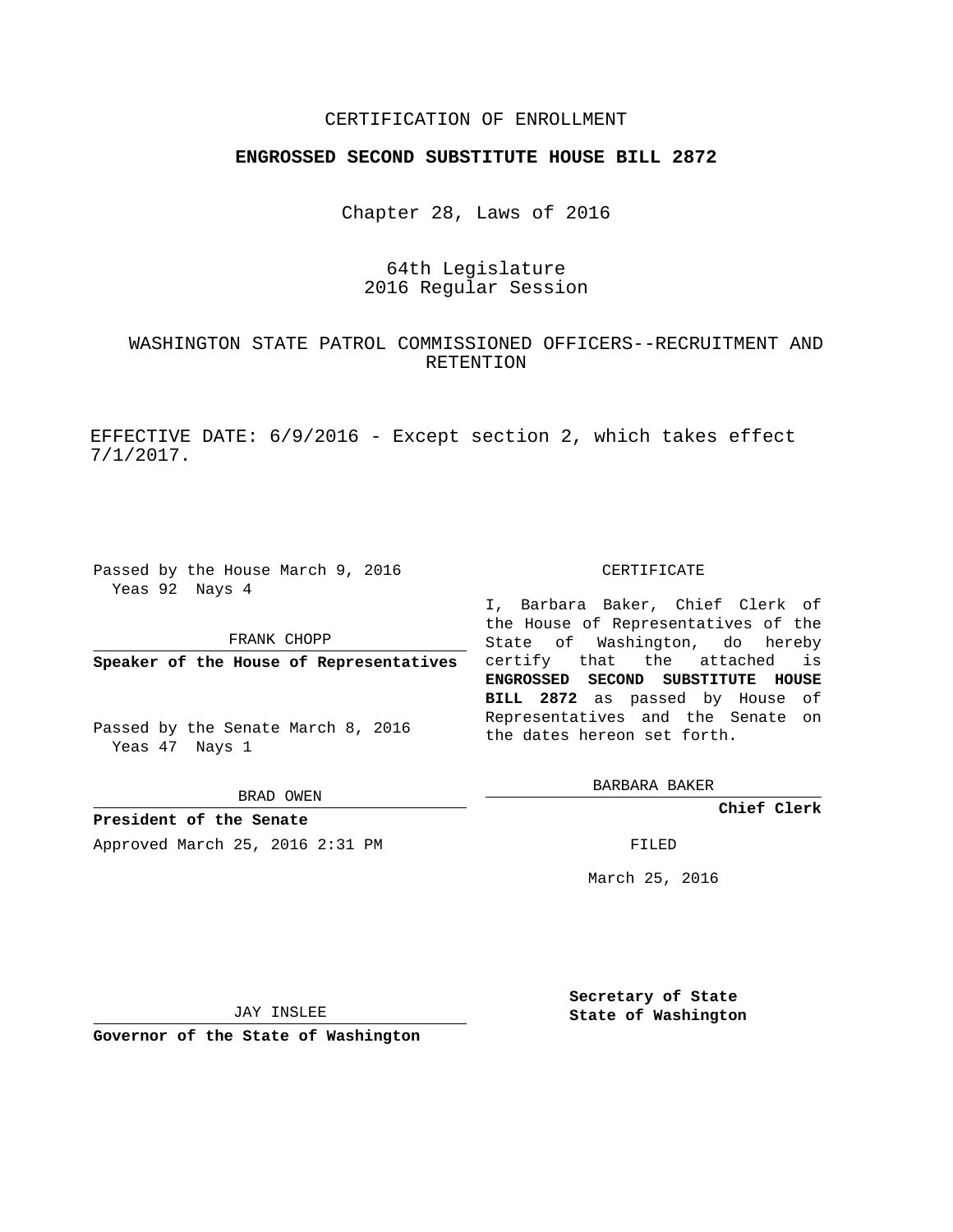## **ENGROSSED SECOND SUBSTITUTE HOUSE BILL 2872**

AS AMENDED BY THE SENATE

Passed Legislature - 2016 Regular Session

## **State of Washington 64th Legislature 2016 Regular Session**

**By** House Appropriations (originally sponsored by Representatives Fey, Hayes, Clibborn, Moscoso, Rodne, Tarleton, Kilduff, Muri, Fitzgibbon, Appleton, Stokesbary, Stanford, Griffey, Senn, Bergquist, S. Hunt, Ortiz-Self, Gregerson, and Ormsby)

READ FIRST TIME 02/29/16.

 AN ACT Relating to the recruitment and retention of Washington state patrol commissioned officers; amending RCW 46.68.030 and 43.43.380; adding new sections to chapter 43.43 RCW; creating new 4 sections; and providing an effective date.

BE IT ENACTED BY THE LEGISLATURE OF THE STATE OF WASHINGTON:

 NEW SECTION. **Sec. 1.** It is the intent of the legislature to recruit and retain the highest qualified commissioned officers of the Washington state patrol appointed under RCW 43.43.020. The "Joint Transportation Committee Recruitment and Retention Study" dated January 7, 2016, outlines several recommendations to fulfill this intent. The study recommendations were broken down into several areas, with the Washington state patrol, office of financial management, select committee on pension policy, and the legislature all supporting their respective authorizations and control over their respective areas of responsibility and accountability. It is also the intent of the legislature in the 2017-2019 fiscal biennium to increase the thirty dollar vehicle license fee distribution to the state patrol for the salaries and benefits of state patrol officers, including troopers, sergeants, lieutenants, and captains, and make adjustments as needed in the 2019-2021 fiscal biennium.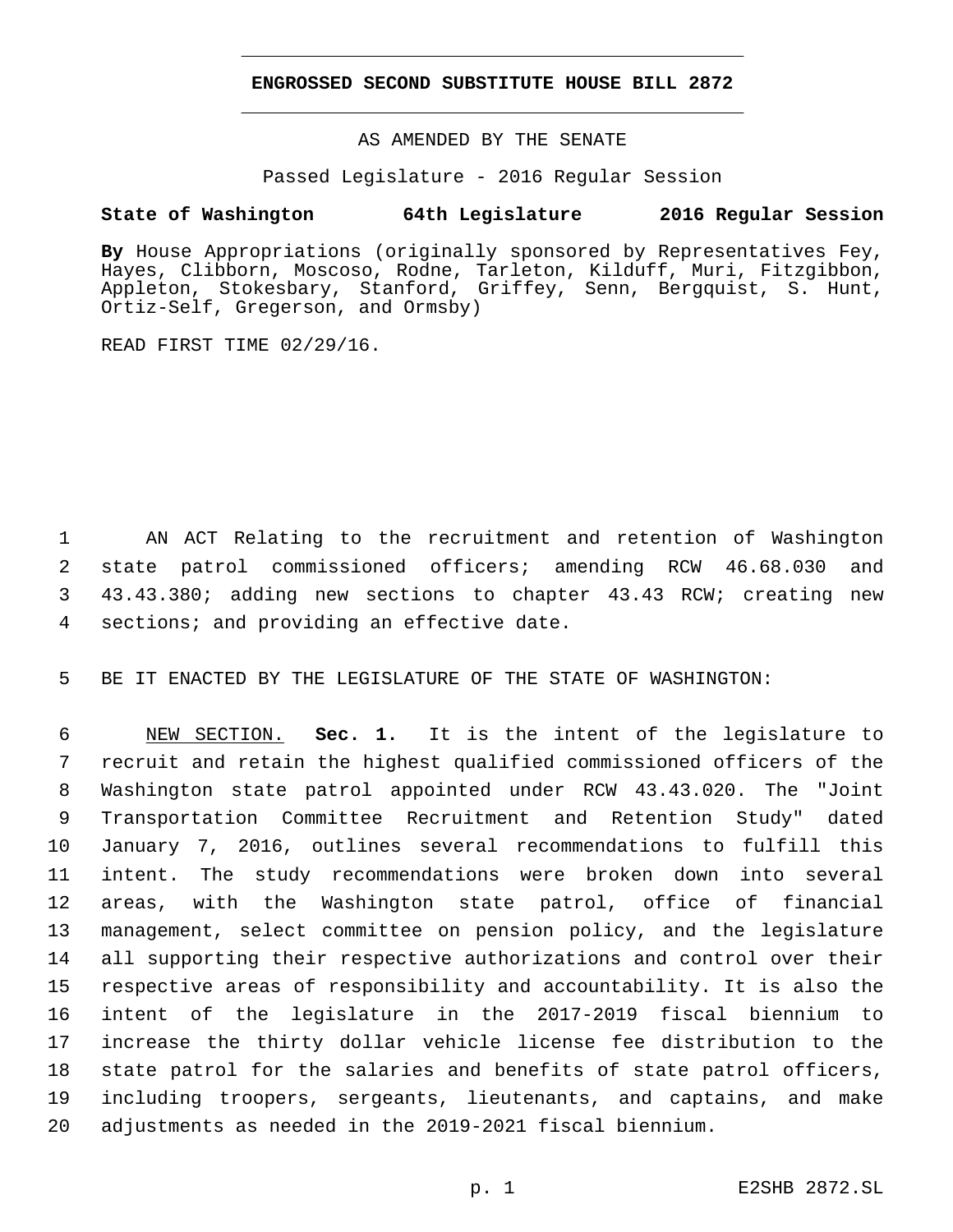**Sec. 2.** RCW 46.68.030 and 2015 3rd sp.s. c 43 s 601 are each 2 amended to read as follows:

 (1) The director shall forward all fees for vehicle registrations under chapters 46.16A and 46.17 RCW, unless otherwise specified by law, to the state treasurer with a proper identifying detailed report. The state treasurer shall credit these moneys to the motor 7 vehicle fund created in RCW 46.68.070.

 (2) Proceeds from vehicle license fees and renewal vehicle license fees must be deposited by the state treasurer as follows:

10 (a) ((\$20.35)) \$23.60 of each initial or renewal vehicle license fee must be deposited in the state patrol highway account in the motor vehicle fund, hereby created. Vehicle license fees, renewal vehicle license fees, and all other funds in the state patrol highway account must be for the sole use of the Washington state patrol for highway activities of the Washington state patrol, subject to proper 16 appropriations and reappropriations.

 (b) \$2.02 of each initial vehicle license fee and \$0.93 of each renewal vehicle license fee must be deposited each biennium in the 19 Puget Sound ferry operations account.

 (c) Any remaining amounts of vehicle license fees and renewal vehicle license fees that are not distributed otherwise under this section must be deposited in the motor vehicle fund.

 (3) During the 2015-2017 fiscal biennium, the legislature may transfer from the state patrol highway account to the connecting Washington account such amounts as reflect the excess fund balance of 26 the state patrol highway account.

 NEW SECTION. **Sec. 3.** (1) The office of financial management must perform an organization study through a third-party independent consultant to implement the changes in the "Joint Transportation Committee Recruitment and Retention Study" dated January 7, 2016, affecting each organization in the study. Washington state patrol management must work actively with the independent consultant to implement the recommended changes. An implementation report must be delivered to the transportation committees of the house of representatives and senate by September 1, 2016.

 (2) The Washington state patrol must develop an action plan and implementation strategy for each of the recommendations that are outlined in the study with a report due to the transportation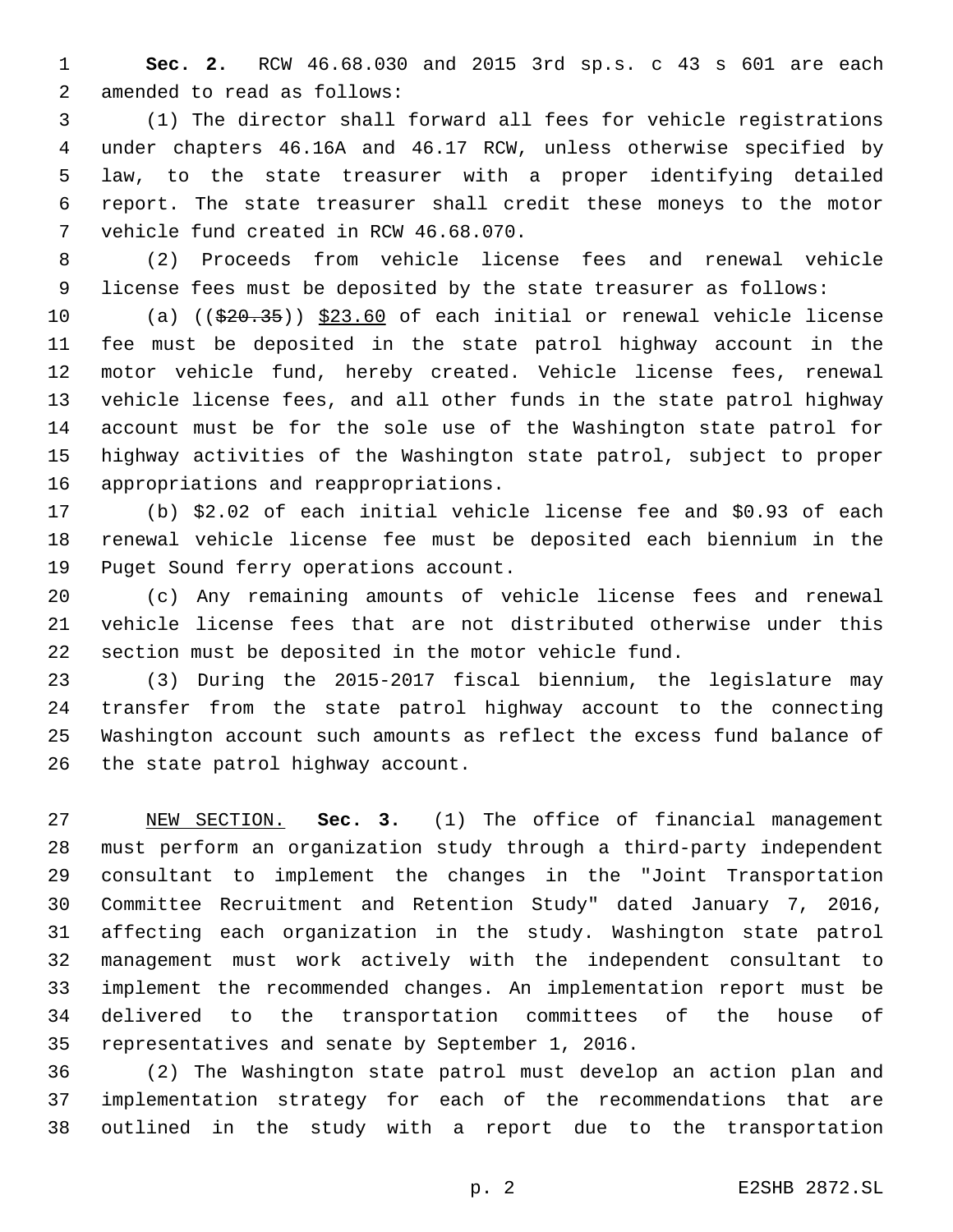committees of the house of representatives and senate by November 15, 2016. 2

 (3) The select committee on pension policy must review the pension-related items in the study and make recommendations to the governor's office and the legislature by November 1, 2016, on pension policy that will assist in recruiting and retaining state patrol 7 commissioned officers.

 NEW SECTION. **Sec. 4.** Effective July 1, 2016, Washington state patrol troopers, sergeants, lieutenants, and captains must receive a one-time five percent compensation increase. The pay increase must be based on the commissioned salary schedule that is effective July 1, 2016.

 **Sec. 5.** RCW 43.43.380 and 1965 c 8 s 43.43.380 are each amended 14 to read as follows: 15 The minimum monthly salary paid to state patrol ((officers shall 16 be as follows: Officers, three hundred dollars; staff or technical sergeants, three hundred twenty-five dollars; line sergeants, three 18 hundred fifty dollars; lieutenants, three hundred seventy-five

19 dollars; captains, four hundred twenty-five dollars)) troopers and sergeants on July 1, 2017, must be competitive with law enforcement agencies within the boundaries of the state of Washington, guided by the results of a survey undertaken in the collective bargaining process during 2016. The salary levels on July 1, 2017, must be guided by the average of compensation paid to the corresponding rank 25 from the Seattle police department, King county sheriff's office, Tacoma police department, Snohomish county sheriff's office, Spokane police department, and Vancouver police department. Compensation must 28 be calculated using base salary, premium pay (a pay received by more than a majority of employees), education pay, and longevity pay. The compensation comparison data is based on the Washington state patrol and the law enforcement agencies listed in this section as of July 1, 2016. Increases in salary levels for captains and lieutenants that are collectively bargained must be proportionate to the increases in salaries for troopers and sergeants as a result of the survey 35 described in this section.

 NEW SECTION. **Sec. 6.** A new section is added to chapter 43.43 37 RCW to read as follows: